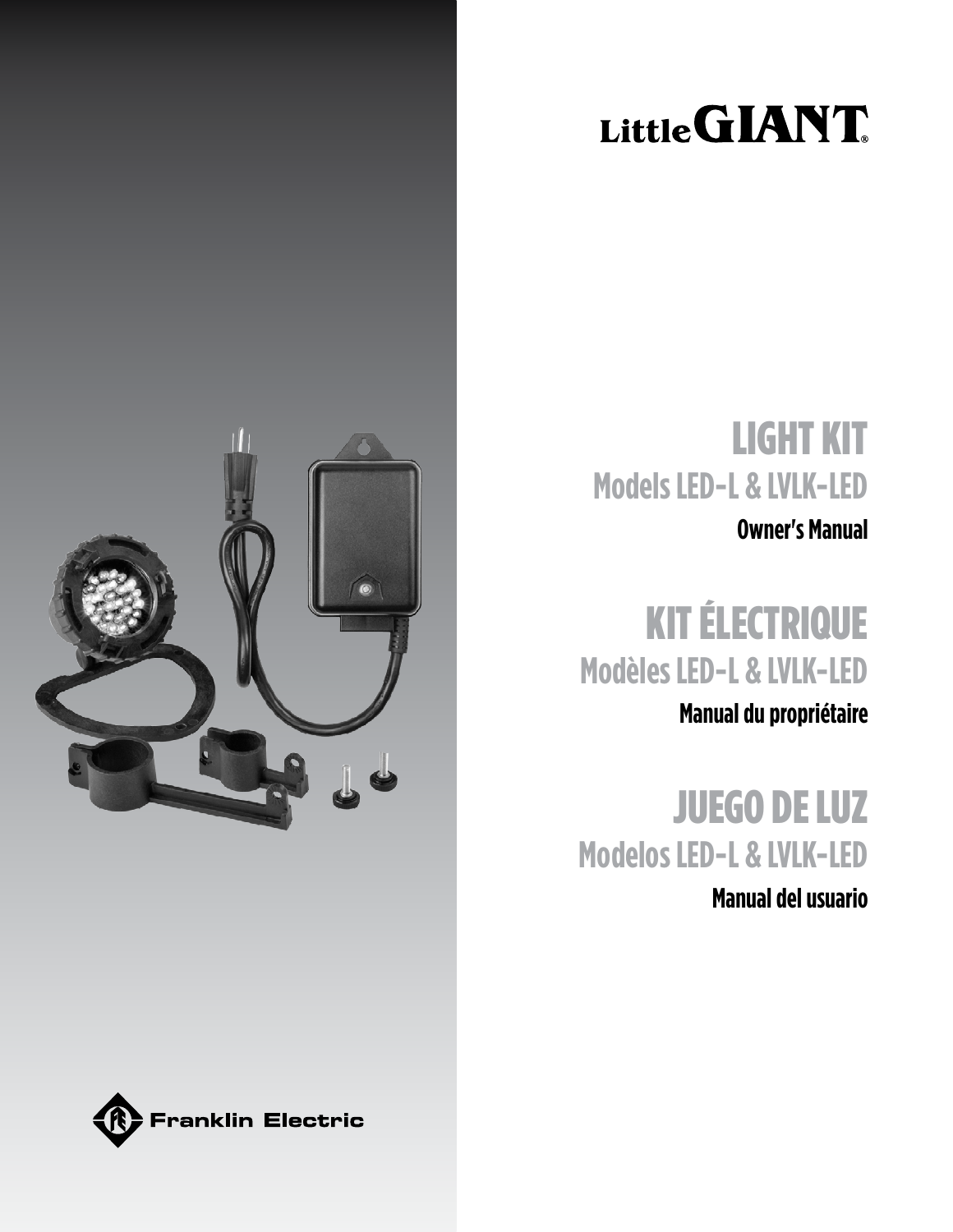# **ENGLISH**

## INTRODUCTION

This instruction sheet provides you with the information required to safely own and operate your Little Giant® product. Retain these instructions for future reference.

The Little Giant® product you have purchased is of the highest quality workmanship and material, and has been engineered to give you long and reliable service. Little Giant® products are carefully tested, inspected, and packaged to ensure safe delivery and operation. Please examine your unit carefully to ensure that no damage occurred during shipment. If damage has occurred, please contact the place of purchase. They will assist you in replacement or repair, if required.

**READ THESE INSTRUCTIONS CAREFULLY BEFORE ATTEMPTING TO INSTALL, OPERATE, OR SERVICE YOUR LITTLE GIANT® PRODUCT. KNOW THE PRODUCT'S APPLICATION, LIMITATIONS, AND POTENTIAL HAZARDS. PROTECT YOURSELF AND OTHERS BY OBSERVING ALL SAFETY INFORMATION. FAILURE TO COMPLY WITH THESE INSTRUCTIONS COULD RESULT IN PERSONAL INJURY AND/OR PROPERTY DAMAGE!**

# SAFETY GUIDELINES

#### 꼛  $\mathbf{w}_i$ **AWARNING**

### **MAKE CERTAIN THAT THE UNIT IS DISCONNECTED FROM THE POWER SOURCE BEFORE ATTEMPTING TO SERVICE OR REMOVE ANY COMPONENT!**

- 1. Choose a location for both safe and easy installation and avoid areas with chemicals, explosives or other dangerous materials.
- 2. Do not handle the lights with wet hands or when standing on a wet or damp surface, or in water.

# ELECTRICAL CONNECTIONS

### <sup>74</sup>义组合 AWARNING

- 1. The lights are rated 3 W, 12 VAC, 60 Hz. DO NOT connect to voltage other than the stated voltage.
- 2. Connect the fixture to a suitable 12 VAC 60 Hz transformer. In Canada, the luminaire must be connected/supplied from a CSA Certified Class II supply with a double-insulated transformer or a transformer with a grounded shield between the primary and secondary windings of the transformer. The Little Giant® item number 950887 meets these requirements.
- 3. Please note that this light was designed to be used with a conventional linear or magnetic transformer. Use of other types of transformers may limit light functionality.

# **OPERATION**

### **WARNING**

NOTE: These lights can be used completely submerged or out of water.

- 1. To connect the light, refer to the instructions included with your transformer.
- 2. Always carry the light by its housing and not by its connection cable.
- 3. Select a location for both safe and easy installation and avoid areas with chemicals, explosives or other dangerous materials.
- 4. Select the appropriate mounting bracket. The small pipe bracket is for use with fountain heads. It can also be used on any pipe with an approximate O.D. of 0.84". The large pipe bracket can be used on any pipe with an approximate O.D. of 1.32". Install the bracket as shown in Figure 1.
- 5. If instability occurs due to the light's buoyancy, rocks or bricks may need to be placed around or on top of the bracket to provide additional support.
- 6. DO NOT let the unit freeze. This may cause cracking or distortion that can destroy the unit or cause safety problems.
- 7. The LED has eleven pre-programmed operation modes to choose from. Refer to the Operation Mode table for a description of the operating modes.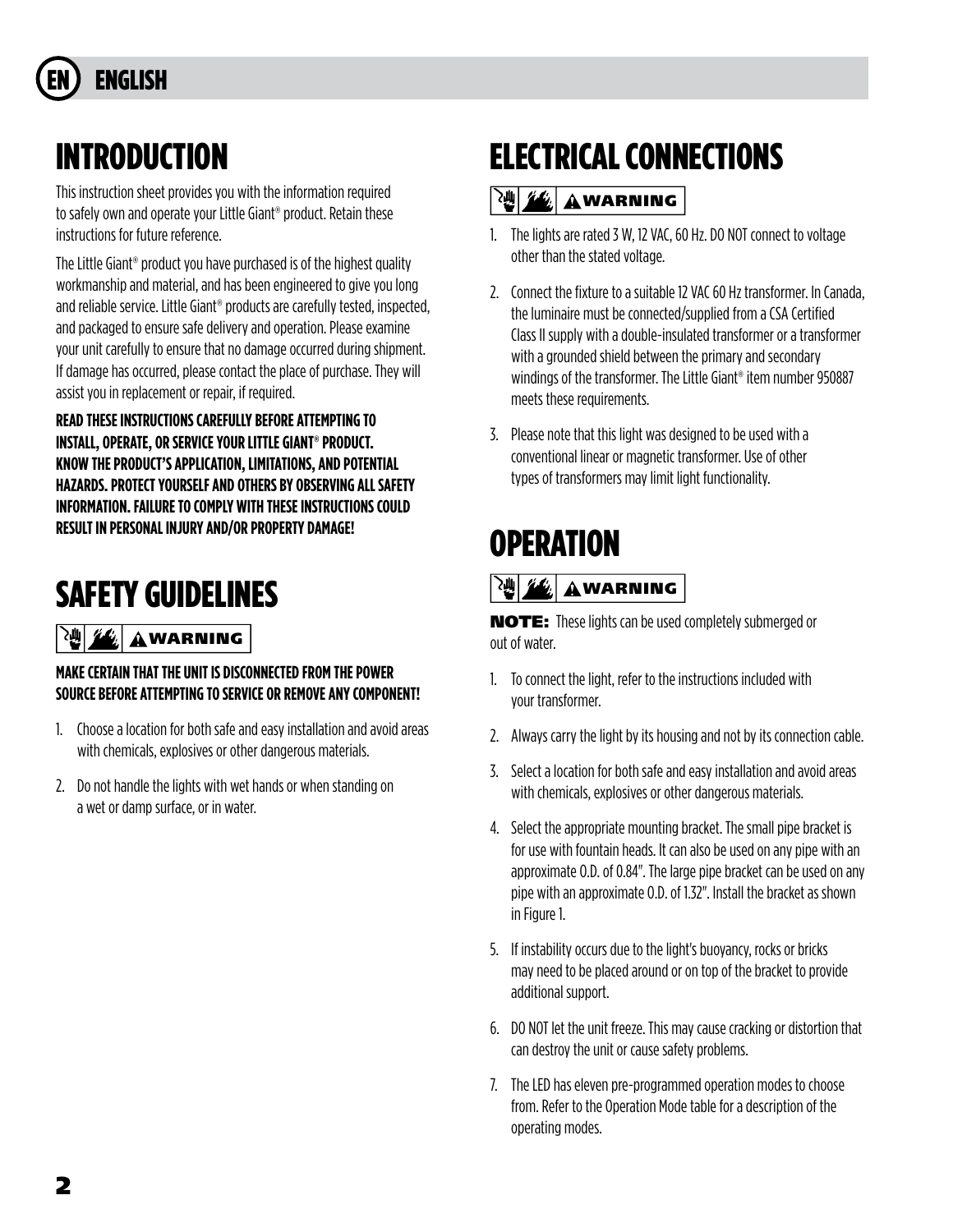

| <b>OPERATION MODE</b>  |                          |  |  |
|------------------------|--------------------------|--|--|
| <b>Sequence Number</b> | <b>Color/Function</b>    |  |  |
|                        | Red                      |  |  |
| 7                      | Yellow                   |  |  |
| 3                      | Green                    |  |  |
| 4                      | Aqua                     |  |  |
| 5                      | Blue                     |  |  |
| h                      | Purple                   |  |  |
| 7                      | White                    |  |  |
| 8                      | Multi Mode*              |  |  |
| g                      | Color Wheel - Standard** |  |  |
| 10                     | Color Wheel - Slow**     |  |  |
|                        | Color Wheel - Slowest**  |  |  |

\* Multi Mode produces random colors and flashing patterns.

\*\* Color Wheel Mode is the smooth color-changing pattern from aqua, to blue, to purple, to red, to orange, to yellow, to green, then back to aqua and repeat. The Standard mode gradually changes through all the colors every 30 seconds. The Slow mode takes 6 minutes to cycle through all the colors before repeating, and the Slowest mode takes 2 hours for each pass through the colors.

For the Color Wheel Modes, there is a visual indication of which mode you are in. For the Slowest mode, the blue LEDs will flash 3 times before starting the initial gradual changing from aqua. For the Slow mode, the green LEDs will flash 3 times before going to aqua and transitioning through the color wheel. The LEDs flash only on the initial startup; the LEDs will not flash on subsequent cycles of the color wheel. The Standard Color Wheel Mode does not flash at all, but starts transitioning in color from aqua through its cycle.

### **Selecting Operation Mode**

Setting programs is determined by how long the power is removed before restarting. To switch modes, simply turn the power switch off for 1/2 to 4 seconds, then back on to advance to the next state. If the on/off switch is left in the OFF position for 4 to 8 seconds, the LED lights will resynchronize when powered up by flashing red three times, at which point all of the lights in the system will initialize in the same state (Mode 1, Red). If multiple lights are installed, the modes will synchronize together after this synch reset.

The LED lights have a memory that when switched off for more than 8 seconds, all the lights will power up in the last state they were in when powered down. This allows users to leave lights in a favorite mode without having to search for it when powering up the light. If the unit is turned off during modes 10 or 11, and the power is off longer than 8 seconds (color/mode memory state), the Mode Indicator Flash will reactivate immediately upon power up. This a visual reminder to you of which mode is running.

# SERVICE INSTRUCTIONS

**WARNING** 

### **MAKE CERTAIN THAT THE UNIT IS DISCONNECTED FROM THE POWER SOURCE BEFORE ATTEMPTING TO SERVICE OR REMOVE ANY COMPONENT!**

1. Do not remove the cord strain relief (hex nut). This will damage the seal and result in possible leakage.

### **Bulb Replacement**

NOTE: No tools are required to service the light.

- 1. Unscrew the outer ring by turning it counterclockwise. Next, remove the lens and O-ring.
- 2. **CAUTION:** The bulb and plastic bulb holder are one piece. DO NOT pull on the bulb itself. Pull only on the plastic bulb holder.
- 3. To install bulb, simply plug the bulb into the socket (as shown in Figure 1). Ensure that the two pins of the bulb are well-seated in the two small inner holes of the socket. DO NOT touch the new bulb. Only touch the plastic bulb holder. Touching the bulb may shorten bulb life. As you push the bulb assembly down into the light housing, twist the bulb assembly so that the openings in the plastic bulb holder are oriented with the ribs on the inside of the light housing.
- 4. Make sure the O-ring and sealing surfaces are clean and in good shape. Reinstall the O-ring and lens.
- 5. Reinstall the outer ring. DO NOT use any tools. Tighten the outer ring until the tab on the light ring touches the mounting rib on the lamp housing.

CAUTION: MAKE CERTAIN NO WATER OR MOISTURE IS INSIDE LAMP PRIOR TO REASSEMBLING.

### **Cleaning**

The lens will require periodic cleaning. Simply wipe the outside of the lens with soft cloth. DO NOT use abrasives. This may damage the lens.

CAUTION: If the lamp is disassembled for cleaning, be certain that the lamp housing is not submerged in water. This will allow water to enter the cord, which could result in an electrical hazard.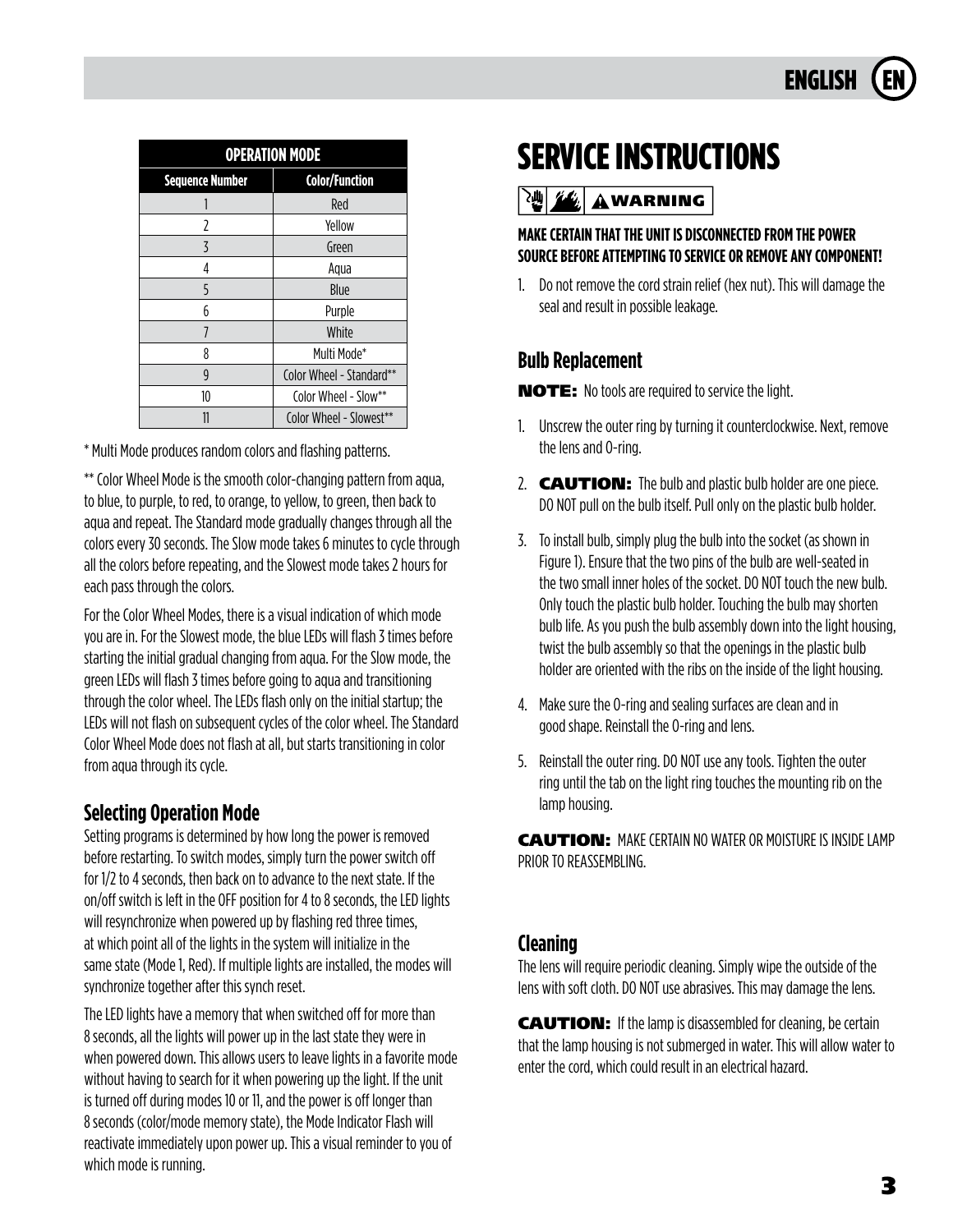# **FRANCAIS**

## INTRODUCTION

La présente notice d'emploi comporte tous les renseignements nécessaires pour utiliser en toute sécurité les lampes à basse tension Little Giant®. Conserver ces directives afin de pouvoir les consulter plus tard.

Tout produit Little Giant® a été inspecté. testé et emballé avec soin pour procurer à I'acquéreur un fonctionnement sûr. Au moment de la réception, on veillera à I'examiner soigneusement pour s'assurer qu'il ne comporte pas de pièces cassées ou endommagées pendant le transport. En cas de dommages, en prendre note et en aviser le magasin où le produit a été acheté afin d'obtenir de l'aide pour le faire réparer ou pour en obtenir le remplacement.

**LIRE ATTENTIVEMENT LE MODE D'EMPLOI AVANT D'INSTALLER, D'UTILISER OU D'ASSURER L'ENTRETIEN DE LA LAMPE LITTLE GIANT®. IL FAUT BIEN CONNAÎTRE LES POSSIBILITÉS D'UTILISATION. LES RESTRICTIONS ET LES DANGERS S'Y RATTACHANT. ASSURER SA PROPRE PROTECTION ET CELLE DES AUTRES EN OBSERVANT TOUTES LES DIRECTIVES DE SÉCURITÉ. LE NON-RESPECT DE CES DIRECTIVES POURRAIT ÊTRE LA CAUSE DE BLESSURES OU DE DOMMAGES MATÉRIELS. CONSERVER LE MODE D'EMPLOI POUR UN USAGE ULTÉRIEUR.**

# DIRECTIVES DE SÉCURIT

**AVERTISSEMENT** 

### **VEILLER À DÉBRANCHER L'APPAREIL DE SA SOURCE D'ALIMENTATION ÉLECTRIQUE AVANT D'EFFECTUER DES TRAVAUX D'ENTRETIEN OU LA DÉPOSE DE L'UNE DES PlÈCES!**

- 1. Choisir un emplacement où l'installation pourra être faite facilement et en toute sécurité. Éviter la proximité de produits chimiques ou explosifs, ou d'autres matières dangereuses.
- 2. Ne pas manipuler la lampe avec des mains mouillées, les pieds posés sur une surface humide ou mouillée ou dans l'eau.

# CONNEXIONS ÉLECTRIQUES

### **AVERTISSEMENT**

- 1. Les caractéristiques nominales des lampes sont 3 W, 12 V c.a., 60 Hz, NE PAS brancher à une tension autre que celle stipulée.
- 2. Raccorder le luminaire à un transformateur de 12 V c.a. 60 Hz approprié. Au Canada, le luminaire utilisé doit être approuvé CSA, Classe II et le transformateur devra être à double isolation ou sera doté d'un blindage de mise à la terre entre l'enroulement primaire et secondaire du transformateur. L'article no 950887 de Little Giant® satisfait ces exigences.
- 3. Veuillez noter que cette lumière a été conçue pour être utilisée avec un transformateur linéaire ou magnétique conventionnel. L'utilisation d'autres types de transformateurs peut limiter la fonctionnalité de la lumière.

## FONCTIONNEMENT

### $|\mathcal{P}(\bm{\psi})| \mathbf{Z}(\bm{\psi})|$   $\mathbf{A}$  avertissement

REMARQUE : Les lampes sont conçues pour être utilisées complètement submergées ou hors de l'eau.

- 1. Pour la connexion, se reporter aux instructions qui accompagnent le transformateur.
- 2. Tenir toujours la lampe par le boîtier et non par le câble de connexion.
- 3. Choisir un emplacement ou l'installation pourra ètre faite facilement et en toute sécurité et éviter la proximité de produits chimiques ou explosifs, ou d'autres matières dangereuses.
- 4. Sélectionner les supports de fixation appropriés. Le support pour le petit tuyau convient aux têtes de fontaines. II peut également être utilisé avec n'importe quel tuyau ayant un diamètre extérieur de 0,84 po. L'attache pour le gros tuyau peut être utilisée sur tout tuyau d'un diamètre extérieur d'environ 1,32 po. Poser le support comme indiqué sur le Figure 1.
- 5. Si la inestabilidad se produce debido a flotabilidad ligera, pueden colocarse rocas o ladrillos alrededor o en la parte superior del soporte para proporcionar apoyo adicional.
- 6. NE PAS exposer l'appareil au gel car il risquerait de se fissurer ou de subir des déformations, ce qui le rendrait inutilisable ou dangereux.
- 7. La lampe comporte onze modes de fonctionnement préprogrammés. Faites allusion à la table de Mode d'Opération pour une description des modes opérants.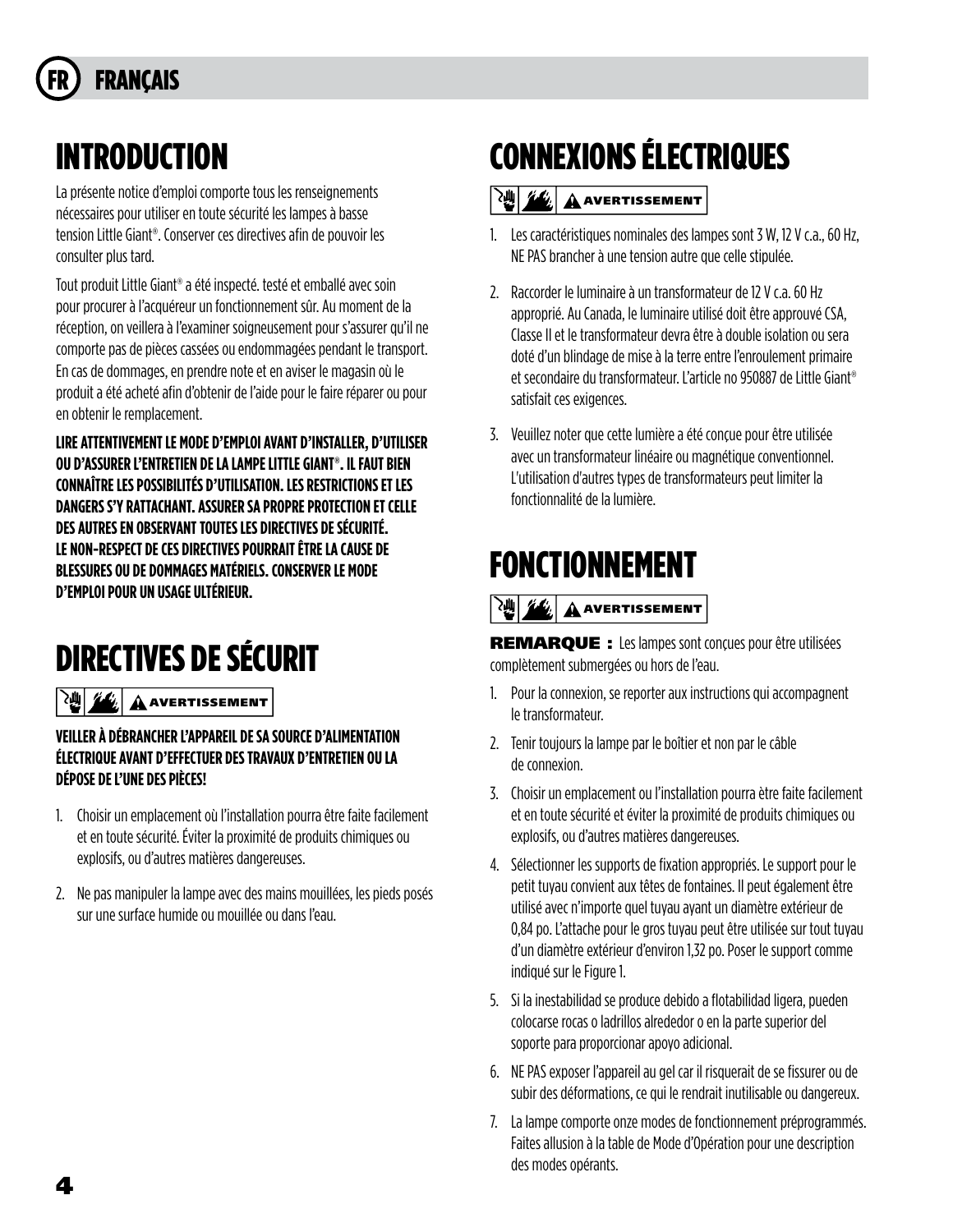

| <b>MODE D'OPÉRATION</b> |                                  |  |
|-------------------------|----------------------------------|--|
| Séquence Numérique      | <b>Couleur/Fonction</b>          |  |
|                         | Rouge                            |  |
| 7                       | Jaune                            |  |
| 3                       | Vert                             |  |
| 4                       | Aqua                             |  |
| 5                       | Bleu                             |  |
| 6                       | Pourpe                           |  |
| 7                       | <b>Blanc</b>                     |  |
| 8                       | Mode Multi*                      |  |
| 9                       | Roue Des Couleurs - Standard**   |  |
| 10                      | Roue Des Couleurs - Lente**      |  |
|                         | Roue Des Couleurs - Très lente** |  |

\* Le mode multi produit des couleurs aléatoires et des motifs clignotants.

\*\* La roue des couleurs passe en continu une suite de couleurs aux motifs doux : aqua, bleu, pourpre, rouge, orange, jaune, vert. Le mode « Standard » fait défiler graduellement toutes les couleurs en 30 secondes. Le mode lent (Slow) prend 6 minutes pour faire un cycle complet de toutes les couleurs et le mode très lent (Slowest) prend 2 heures pour effectuer un cycle complet.

Pour les modes roue des couleurs, une indication visuelle permet de déterminer le type de séquence en fonction. Pour le mode très lent (Slowest), les LÉD bleues clignotent 3 fois avant de commencer le cycle des couleurs initial commençant avec aqua. Pour le mode lent (Slow), les LÉD vertes clignotent 3 fois avant d'initialiser le cycle des couleurs qui commence par la couleur aqua. Les LÉD clignotent uniquement au début du premier cycle ; lors des cycles suivants de la roue des couleurs es DÉL ne clignotent pas. Dans le mode roue des couleurs séquence standard, les DÉL ne clignotent pas avant de commencer le cycle des couleurs avec aqua.

### **Choix du Mode d'Opération**

Le réglage des programmes est déterminé par la durée de la coupure d'alimentation. Pour changer de mode, il suffit de couper l'alimentation pendant 1/2 à 4 secondes pour régler au mode suivant. Si l'interrupteur est laissé à la position arrêt (off) pendant 4 à 8 secondes, les DÉL se resynchronisent lors de la mise sous tension, clignotent trois fois et tous les voyants du système s'initialisent au même mode (Mode 1, Rouge). Si plusieurs lampes sont installées, les modes se synchronisent après la réinitialisation.

Les lampes DÉL ont une mémoire qui, après une coupure de plus de 8 secondes, retourne toutes les lampes au réglage auquel elles étaient avant la coupure d'alimentation. Cela permet à l'utilisateur de laisser les lampes à un mode spécifique sans devoir le rechercher lors de la remise sous tension. Si l'appareil est éteint alors qu'il est en mode 10 ou 11 et que la coupure d'alimentation dure moins de 8 secondes (couleur/mode mémoire), le mode indicateur clignotant sera immédiatement réactivé. Cette indication visuelle permet de connaître le mode activé.

### ENTRETIEN

**AVERTISSEMENT** 

### **VEILLER À DÉBRANCHER L'APPAREIL DE SA SOURCE D'ALIMENTATION ÉLECTRlOUE AVANT D'EFFECTUER DES TRAVAUX D'ENTRETIEN OU D'EFFECTUER LA DÉPOSE DE L'UNE DES PlÈCES!**

1. Ne pas enlever le cordon de soulagement de traction (écrou hexagonal). Ceci endommagerait le joint et pourrait occasionner une fuite.

### **Remplacement de l'ampoule**

REMARQUE : L'entretien de la lampe ne nécessite aucun outil.

- 1. Dévisser la bague extérieure dans le sens contraire des aiguilles d'une montre. Enlever la lentille et le joint.
- 2. MISE EN GARDE : L'ampoule et la douille en plastique constituent un seul élément. NE PAS tirer en saisissant l'ampoule. Toujours enlever l'ampoule à partir de sa douille en plastique.
- 3. Pour installer l'ampoule, il suffit de l'insérer dans le support, comme il est Figure 1. S'assurer que les deux broches de l'ampoule sont correctement logées dans les deux petits trous du support. NE PAS toucher la nouvelle ampoule. Saisir uniquement l'ampoule par sa douille en plastique. Le fait de toucher l'ampoule risque de réduire sa durée de vie. Lorsque l'ensemble ampoule/douille est enfoncé dans le support, le faire tourner pour que les ouvertures de la douille en plastique soient vis-à-vis des nervures situées à l'intérieur du support.
- 4. S'assurer que le joint et sceller apparaît est dans bon condtition et est propre. Remettre le joint et la lentille.
- 5. Remettre la bague extérieure. NE PAS utiliser d'outil. Serrer la bague jusqu'à ce que la patte de montage touche le bord du boîtier.

ATTENTION : AVANT L'ASSEMBLAGE, S'ASSURER QUE Nl EAU Nl HUMIDITÉ N'ONT PÉNÉTRÉ À L'INTÉRIEUR DE LA LAMPE.

### **Nettoyage**

Il est nécessaire de nettoyer périodiquement la lentille nettoyer simplement l'extérieur avec un chiffon doux. NE PAS utiliser d'abrasifs, ce qui pourrait l'endommager.

ATTENTION : Alors que la lampe est démontée, s'assurer que le boÎtier n'est pas immergé, ce qui permettrait à I'eau de pénétrer dans le cordon d'alimentation et pourrait provoquer une électrocution.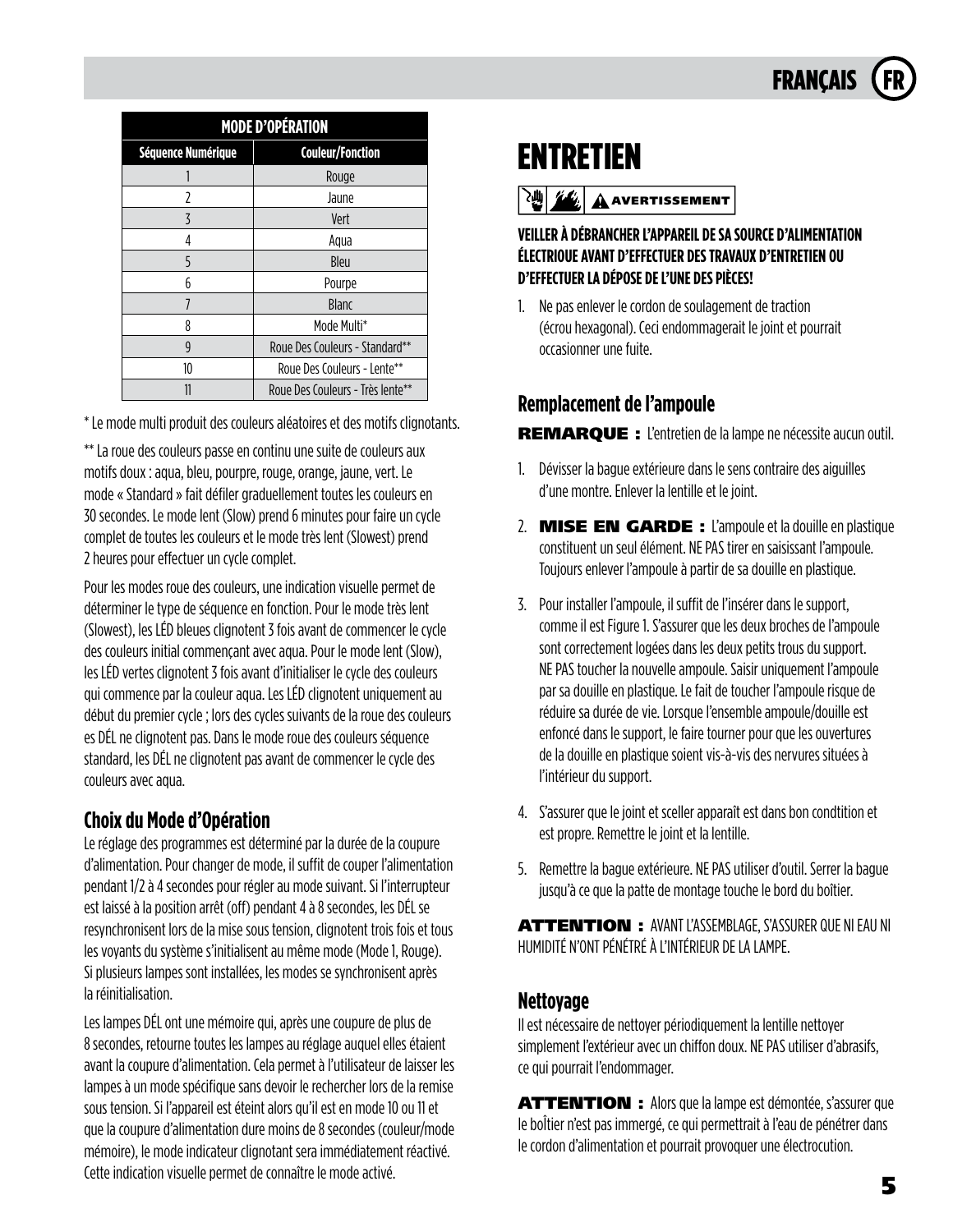# **ESPAÑOL**

## INTRODUCTION

Esta hoja de instrucciones le proporcionará la información necesaria para poder ser propietario de las lámparas de bajo voltaje Little Giant® y operarlas con seguridad. Guarde las instrucciones para referencia futura.

Los productos Little Giant® son cuidadosamente inspeccionados, probados y empaquetados para asegurar la segundad de su operación. Cuando Ud. reciba un producto, examínelo cuidadosamente para establecer que no se hayan producido roturas o daños de las partes durante el envío. Si ha habido algún daño, tome nota y avise a la empresa a la cuai Ud. Ie compró el producto. Ellos le asistirán en la sustitución o reparación del producto.

**LEA ESTAS INSTRUCCIONES CUIDADOSAMENTE ANTES DE INTENTAR INSTALAR, OPERAR O REPARAR LA LAMPARA LITTLE GIANT®. FAMILIARICESE CON LAS APLICACIONES, LIMITACIONES Y PELIGROS POTENCIALES. PROTEJASE A UD. MISMO Y A LOS DEMAS OBSERVANDO TODA LA INFORMACION DE SEGURIDAD. ¡EL NO CUMPLIR CON ESTAS INSTRUCCIONES PODRIA RESULTAR EN LESIONES PERSONALES Y/O DAÑOS MATERIALES! GUARDE ESTAS INSTRUCCIONES PARA USO FUTURO.**

# INSTRUCCIONES DE SEGURIDAD

### **ADVERTENCIA**

### **¡ASEGURESE DE QUE LA UNIDAD ESTE DESCONECTADA DE LA FUENTE DE ENERGIA ANTES DE INTENTAR EFECTUAR OPERACIONES DE MANTENIMIENTO O EXTRAER CUALQUIER COMPONENTE!**

- 1. Escoja una ubicacion que permita instalar con seguridad y facilidad y evite areas con productos quimicos, explosivos u otros materiales peligrosos.
- 2. No manipule la lampara con las manos mojadas o al estar parado sobre una superficie humeda o mojada, o en el agua.

# CONEXIONES ELECTRICAS

### **ADVERTENCIA**

- 1. Estas luces están clasificadas de 3 W, 12 VCA, 60 Hz, NO las conecte a un voltaje distinto al que se indica.
- 2. Conectar el elemento a un transformador apropiado de 12 VCA 60 Hz. En Canada, la unidad de iluminancíon se deberá conectar a, o recibir energía de, una fuente con un transformador clase 2 de doble aislacíon certificado por el CSA o con un transformador con protección a tierra entre el embebinado primario y secundario del transformador. El artículo de Little Giant número 950887 cumple con estos requisitos.
- 3. Considere que este producto ha sido diseñado para ser utilizado con un transformador convencional lineal o magnético. El uso conjunto con otros tipos de transformadores puede limitar la funcionalidad del mismo.

## **OPERACION**

### **ADVERTENCIA**

NOTA: Las luces están diseñadas para ser usada completamente sumergidas o fuera del agua.

- 1. Para conectar las lámparas, vea las instrucciones adjuntas al transformador.
- 2. Siempre sostenga la lámpara por la armazón y no por el cable de conexión.
- 3. Escoja una ubicación que permita instalar con seguridad y facilidad y evite áreas con productos químicos, explosivos u otros materiales peligrosos.
- 4. Escoja la ménsula de montaje adecuada. La ménsula de caño pequeña es para uso con los portalámparas. También puede usarse con cualquier caño con un diámetro exterior de aproximadamente 0.84 pulgadas. El soporte largo del tubo puede utilizarse en cualquier tubo con un diámetro exterior aproximado de 1.32 pulgadas. Instale la ménsula como se demuestra en la Figura 1.
- 5. Si une instabilité se produit en raison d'une légère flottabilité, des roches ou des briques peuvent devoir être placées autour ou sur le dessus du support pour fournir un soutien additionnel.
- 6. NO permita que la unidad se congele. Esto puede causar resquebrajamiento o distorsión y puede destruir la unidad o causar problemas de sequridad.
- 7. La luz LED cuenta con once modos de funcionamiento preprogramados entre los cuales usted puede elegir. Refiérase a la mesa de Modo de Operación para una descripción de los modos de operaciones.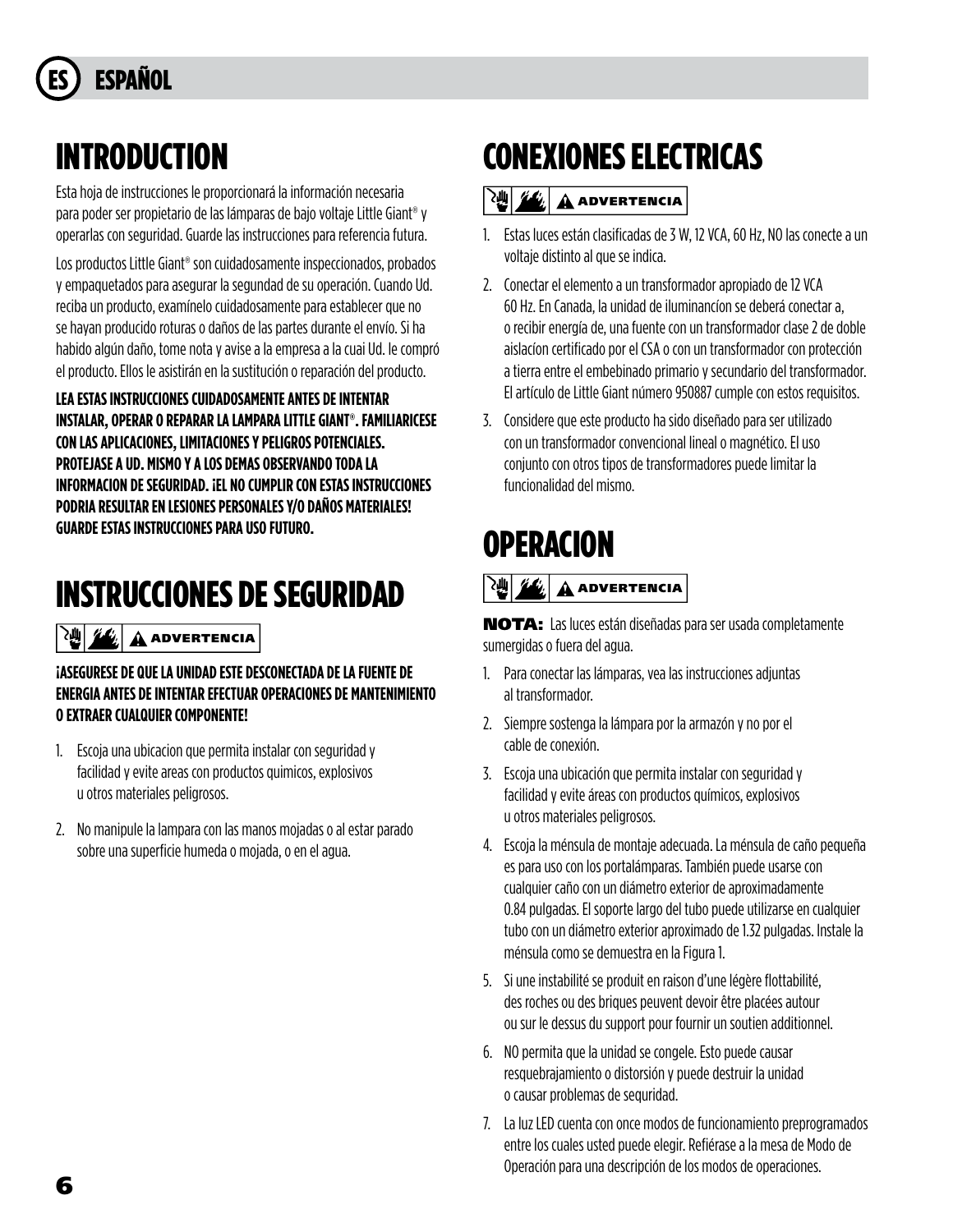

| <b>MODO DE OPERACIÓN</b> |                                   |  |  |
|--------------------------|-----------------------------------|--|--|
| Número de secuencia      | <b>Couleur/Fonction</b>           |  |  |
|                          | Rojo                              |  |  |
| 7                        | Amarillo                          |  |  |
| $\overline{5}$           | Verde                             |  |  |
| 4                        | Aquamarina                        |  |  |
| 5                        | Azul                              |  |  |
| h                        | Morado                            |  |  |
|                          | Blanco                            |  |  |
| 8                        | Multimodo*                        |  |  |
| 9                        | Rueda de colores - Estándar**     |  |  |
| 10                       | Rueda de colores - Lento**        |  |  |
|                          | Rueda de colores - El más lento** |  |  |

\* Multimodo produce colores aleatorios y patrones destellantes.

\*\* El modo Rueda de colores es un patrón suave que cambia de colores, desde aguamarina a azul a morado a rojo a naranja a amarillo a verde y de nuevo a aguamarina. Luego se repite la secuencia. El modo Estándar cambia, pasando gradualmente por todos los colores cada 30 segundos. El modo Lento lleva 6 minutos para pasar por todos los colores antes de repetir y el modo más lento toma 2 horas para pasar por todos los colores.

En los modos Rueda de colores, hay un indicador visual para el modo en que se encuentra. Para el modo más lento, los LED azules parpadean 3 veces antes de comenzar el cambio inicial gradual desde aguamarina. Para el modo Lento, el LED verde parpadea 3 veces antes de ir a aguamarina y pasar por toda la rueda de colores. Los LED parpadean solamente durante el primer ciclo; en los ciclos subsiguientes de la rueda de colores, los LED no parpadearán. El modo de rueda de colores Estándar no parpadea, empieza a cambiar de colores a partir de aguamarina y pasa por todo el ciclo.

### **Selección de Modo de Operación**

Los programas de configuración se determinan según el tiempo que ha estado apagado antes de reiniciar. Para cambiar entre los modos, simplemente apague el sistema durante 1,5 a 4 segundos y luego vuelva a encenderlo para avanzar a la siguiente fase. Si se deja el interruptor en la posición de apagado (off) por 4 a 8 segundos, se resincronizarán las luces LED cuando se encienda el sistema y parpadearán en rojo tres veces. Luego todas las luces del sistema iniciarán en el mismo modo (Modo 1, Rojo). Si se instalan varias luces, los modos se resincronizarán simultáneamente después de la reinicialización de sincronización.

Las luces LED tienen una memoria que cuando el sistema se apaga por más de 8 segundos, todas las luces se encienden en el último estado en que se apagó el sistema. Esto permite que el usuario deje las luces en un modo favorito sin tener que buscarlo cuando la luz se encienda. Si la unidad se apaga durante la ejecución de los modos 10 u 11 y la energía se interrumpe por más de 8 segundos (estado de memoria de color/modo), el parpadeo indicador de modo se reactivará inmediatamente al encender el sistema. Este es un indicador visual para usted que indica el modo que se ejecuta.

## **INSTRUCCIONES DE MANTENIMIENTO**

### $\left|\frac{\partial u}{\partial x}\right|$   $\mathbf{A}$  advertencia

#### **!ASEGURESE DE QUE LA LAMPARA ESTE DESCONECTADA DE LA FUENTE DE ENERGIA ANTES DE INTENTAR EFECTUAR OPERACIONES DE MANTENIMIENTO O DE EXTRAER CUALQUIER COMPONENTE!**

1. No extraiga el dispositivo contra tirones (tuerca hexagonal). Esto dañara el sellado y posiblemente ocasione filtraciones.

### **Sustitucion del foco**

AVISO: NO SE REQUIEREN HERRAMIENTAS PARA EL MANTENIMIENTO DE LA LÁMPARA

- 1. Destornílle el anillo externo haciéndolo girar en dirección contraria a las agujas del reloj. Luego extraiga el lente y el sello de silicona.
- 2. **CUIDADO:** El foco y el sujetador plástico para el foco son una sola pieza. NO jale el foco mismo. Sólo jale el sujetador plástico para el foco.
- 3. Para instalar el foco, simplemente enchúfelo en el receptáculo como se muestra en la Figura 1. Asegúrese de que las dos clavijas del foco están debidamente insertadas en los dos agujeros internos pequeños en el receptáculo. NO toque el foco nuevo. Sólo toque el sujetador plástico para el foco. Al tocar el foco nuevo acortará la vida del mismo. Al presionar el ensamblado del foco en el alojamiento del foco, gire el ensamblado para que las aperturas en el sujetador plástico para el foco estén orientadas con los nervios en la parte interna del alojamiento de la luz.
- 4. Aségurese el sello de silicona y sellar que superficies están en el condtition bueno y son limpio.
- 5. Vuelva a colocar el anillo externo. NO use ninguna herramienta. Ajuste el anillo externo hasta que la oreja del anillo toque la varilla de montaje de la armazón de la lámpara.

CUIDADO: ASEGURESE DE OUE NO HAYA AGUA Nl HUMEDAD DENTRO DE LA LAMPARA ANTES DE VOLVER A ENSAMBLARLA.

### **Limpieza**

El lente requiere limpieza periódica. Simpiemente frote el exterior del lente con un trapo suave. NO use abrasivos. Eso puede dañar el lente.

CUIDADO: Si se desarma la lámpara para su limpieza, asegurese de que la armazón de la lámpara no sea sumergida en agua. Esto permitirá que entre aqua en el cable, lo cual puede ocasionar un peligro eléctrico.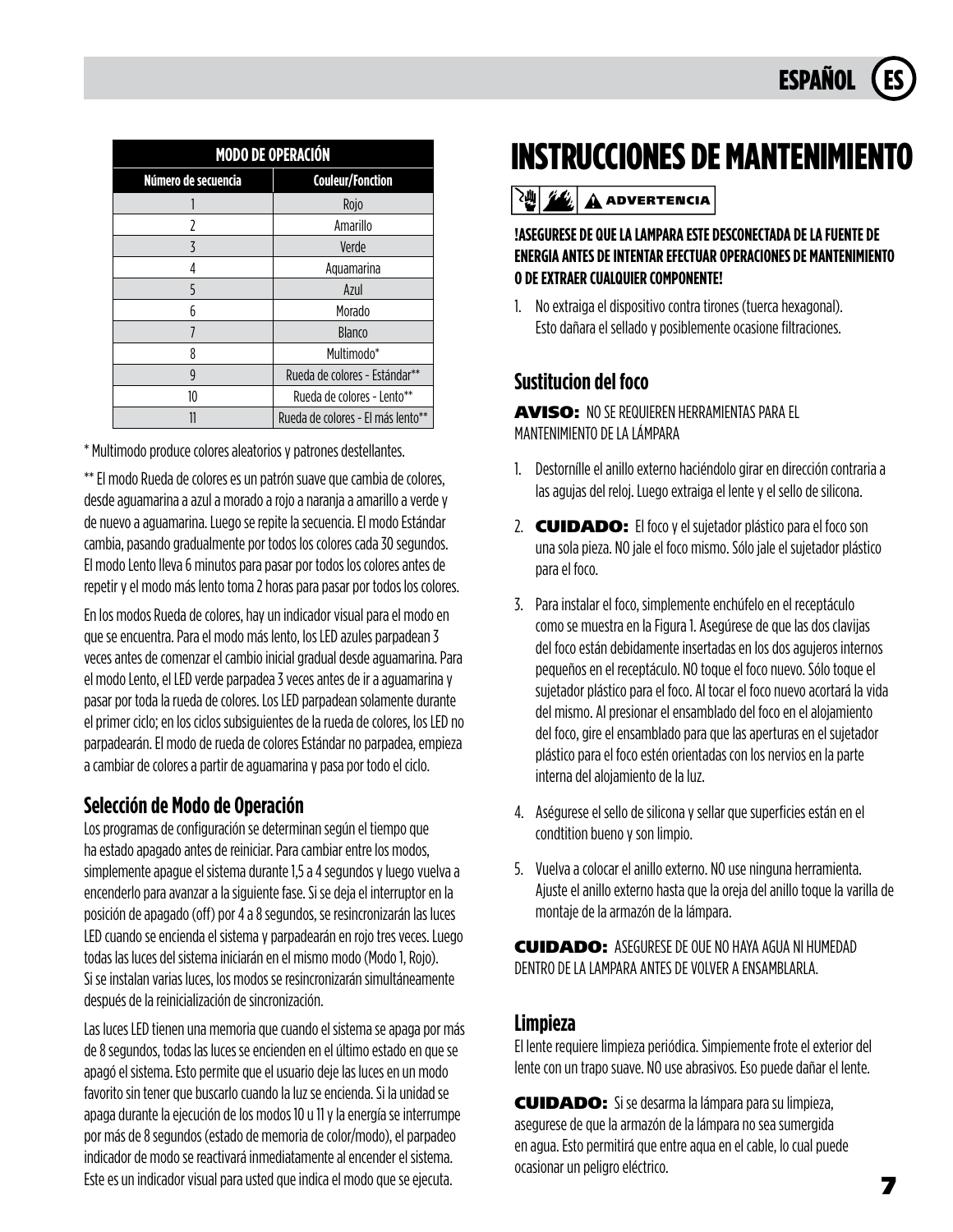



| Item No.<br>Repere Nº<br>Artículo N.º | Part No.<br>Nº de Piece<br>N.º de Pieza | <b>Description</b><br><b>Description</b><br>Descripción                                | <b>Quantity</b><br>Quantité<br>Cantidad |
|---------------------------------------|-----------------------------------------|----------------------------------------------------------------------------------------|-----------------------------------------|
|                                       | 566224                                  | Bulbo, conducio con adaptador<br>Bulb, LED with Adaptor<br>Ampoule, mené avec adapteur |                                         |
|                                       | 924135                                  | 0-ring, red<br>Baque, rouge<br>Anillo O. rojo                                          |                                         |
|                                       | 170756                                  | Objectif de verre, espace libre •<br>Lente de cristal, claro<br>Glass Lens. clear •    |                                         |
|                                       | 170758                                  | Kit de support • Kit del soporte de montaie<br>Mounting Bracket Kit •                  |                                         |

 $C-M338$ 

 $C-M338$ 

Soporte de montaje de 1/2" ó 1"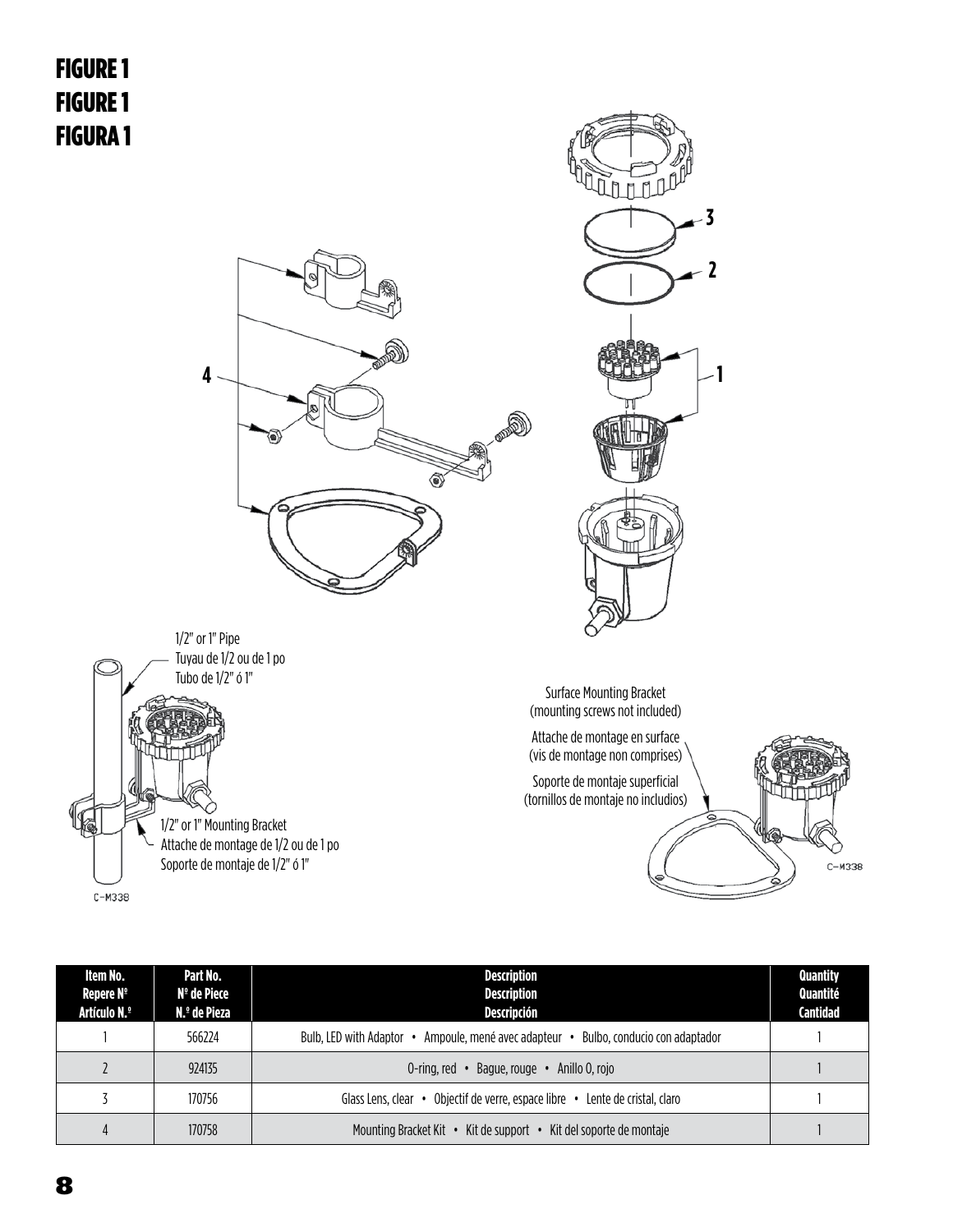## LIMITED WARRANTY

THIS WARRANTY SETS FORTH THE COMPANY'S SOLE OBLIGATION AND PURCHASER'S EXCLUSIVE REMEDY FOR DEFECTIVE PRODUCT.

Franklin Electric Company, Inc. and its subsidiaries (hereafter "the Company") warrants that the products accompanied by this warranty are free from defects in materials or workmanship of the Company that exist at the time of sale by the Company and which occur or exist within the applicable warranty period. Any distributor, sub-distributor, recipient, end-user and/or consumer agrees that by accepting the receipt of the products, the distributor, sub-distributor, recipient, end user and/or consumer expressly agrees to be bound by the terms of the warranty set forth herein.

#### **I. Applicable Warranty Period**

The products accompanied by this warranty shall be covered by this Limited Warranty for a period of 24 months from the date of original purchase by the consumer. In the absence of suitable proof of purchase date, the warranty period of this product will begin to run on the product's date of manufacture.

#### **II. Instructions Applicable to this Limited Warranty**

- 1. Consumers wishing to submit a warranty claim must return the products accompanied by this warranty to the point of purchase for warranty consideration.
- 2. Upon discovery of a defect, any personal injury, property damage or any other type of resulting damage, if applicable, shall be reasonably mitigated to the extent possible.
- 3. At its discretion, the Company may inspect products either at its facilities or in the field, and after determination of a warranty claim, will, at its option, repair or replace defective parts. Repaired or replaced parts will be returned freight prepaid by the Company.
- 4. This warranty policy does not cover any labor or shipping charges. The Company shall not be liable for any costs or charges attributable to any product testing, maintenance, installation, repair or removal, or for any tools, supplies, or equipment needed to install, repair, or remove any product.

#### **III. Limitations Applicable to this Limited Warranty THIS WARRANTY DOES NOT APPLY TO ANY OF THE FOLLOWING:**

- 1. Any product that is not installed, applied, maintained and used in accordance with the Company's published instructions, applicable codes, applicable ordinances and/or with generally accepted industry standards.
- 2. Any product that has been subject to misuse, misapplication, neglect, alteration, accident, abuse, tampering, acts of God (including lightning), acts of terrorism, acts of war, fire, improper storage or installation, improper use, improper maintenance or repair, damage or casualty, or to an excess of the recommended maximums as set forth in the product instructions.
- 3. Any product that is operated with any accessory, equipment, component, or part not specifically approved by the Company.
- 4. Use of replacement parts not sold by the Company, the unauthorized addition of non-Company products to other Company products, and the unauthorized alteration of Company products.
- 5. Products damaged by normal wear and tear, normal maintenance services and the parts used in connection with such service, or any other conditions beyond the control of the Company.
- 6. Any product that has been used for purposes other than those for which it was designed and manufactured.
- 7. Any use of the product where installation instructions and/or instructions for use were not followed.

The Company reserves the right at any time, and from time to time, to make changes in the design and/or improvements upon its product without thereby imposing any obligation upon itself to make corresponding changes or improvements in or upon its products already manufactured and/or previously sold. The Company further reserves the right to substitute parts or components of substantially equal quality in any warranty service required by operation of this Limited Warranty.

This written Limited Warranty is the entire warranty authorized and offered by the Company. There are no warranties or representations beyond those expressed in this document.

THIS WARRANTY AND REMEDY IS IN LIEU OF ALL OTHER WARRANTIES AND REMEDIES INCLUDING WITHOUT LIMITATION, WARRANTIES OF MERCHANTABILITY AND/OR FITNESS FOR A PARTICULAR PURPOSE, WHICH ARE HEREBY SPECIFICALLY DISCLAIMED AND EXPRESSLY EXCLUDED. CORRECTION OF NON-CONFORMITIES, IN THE MANNER AND FOR THE PERIOD OF TIME AS SET FORTH ABOVE, SHALL CONSTITUTE FULFILLMENT OF ALL LIABILITY OF THE COMPANY TO THE PURCHASER WHETHER BASED ON CONTRACT, NEGLIGENCE, OR OTHERWISE.

#### **THE COMPANY SHALL NOT BE LIABLE FOR INCIDENTAL, CONSEQUENTIAL OR SPECIAL DAMAGES SUCH AS, BUT NOT LIMITED TO:**

**DAMAGE TO OR LOSS OF OTHER PROPERTY OR EQUIPMENT, LOSS OF USE OF EQUIPMENT, FACILITIES OR SERVICE, LOSS OF PROFIT OR SALES, COST OF PURCHASES OR REPLACEMENT GOODS, CLAIMS OF CUSTOMERS OF THE PURCHASER, FAILURE TO WARN AND/OR INSTRUCT, LOSS OF OTHER PRODUCTS, OR COSTS OF ENVIRONMENTAL REMEDIATION, OR DIMINUTION IN PROPERTY VALUE. THE REMEDIES OF THE PURCHASER SET FORTH HEREIN ARE EXCLUSIVE, AND THE LIABILITY OF THE COMPANY SHALL NOT, EXCEPT AS EXPRESSLY PROVIDED HEREIN, EXCEED THE PRICE OF THE PRODUCTS UPON WHICH SUCH LIABILITY IS BASED. DAMAGES AS SET FORTH IN THIS PARAGRAPH SHALL BE REASONABLY MITIGATED TO THE EXTENT POSSIBLE. THIS PARAGRAPH SHALL ALSO APPLY TO ALL DAMAGES RESULTING FROM CONDITIONS SET FORTH IN SECTION III ABOVE AND (1) DEFECTS IN PRODUCT PROTOTYPES OR REPLACEMENT PART PROTOTYPES THAT HAVE NOT BEEN PUT INTO PRODUCTION, CIRCULATED AND SOLD BY THE COMPANY, AND/OR (2) DEFECTS THAT WERE NOT FOUND AT THE TIME OF SALE DUE TO SCIENTIFIC AND TECHNOLOGICAL REASONS.**

This Limited Warranty gives you specific legal rights. You may have other rights, which vary according to the applicable laws and regulations. Where any term of this warranty is prohibited by such laws, it shall be null and void, but the remainder of this warranty shall remain in full force and effect.

**DISCLAIMER:** Any oral statements about the product made by the seller, the Company, the representatives or any other parties, do not constitute warranties, shall not be relied upon by the user, and are not part of the contract for sale. Seller's and the Company's only obligation, and buyer's only remedy, shall be the replacement and/or repair by the Company of the product as described above. Before using, the user shall determine the suitability of the product for his intended use, and user assumes all risk and liability whatsoever in connection therewith.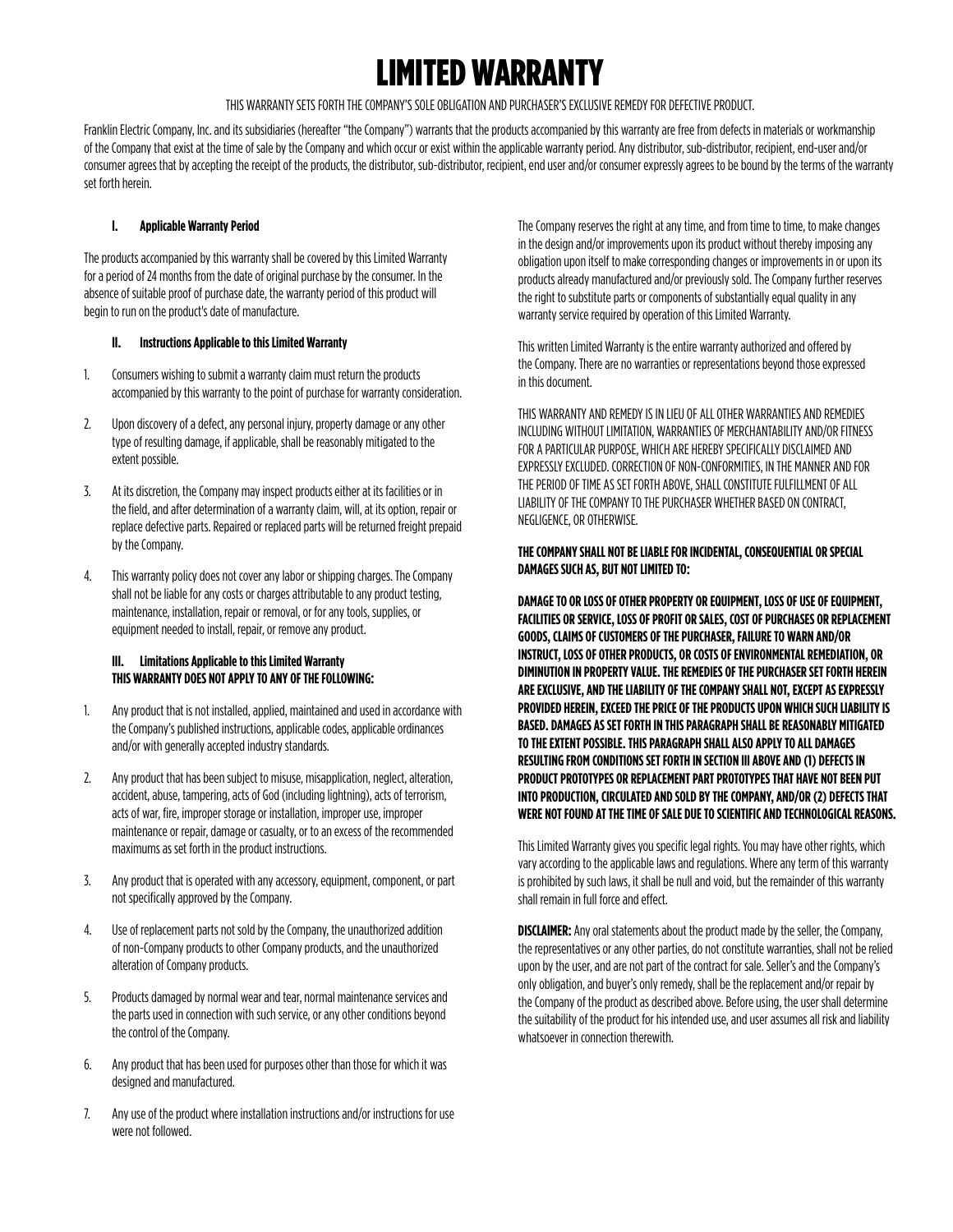## GARANTIE LIMITÉE

LA PRÉSENTE GARANTIE ÉNONCE LA SEULE OBLIGATION DE LA SOCIÉTÉ ET LE RECOURS EXCLUSIF DE L'ACHETEUR POUR UN PRODUIT DÉFECTUEUX.

Franklin Electric Company, Inc et ses filiales (ci-après « la Société ») garantit que les produits accompagnés de cette garantie sont exempts de défauts de matériaux ou de fabrication de la Société existant au moment de la vente par la Société et qui se produisent ou existent pendant la période de garantie applicable. Tout distributeur, sous-distributeur, destinataire, utilisateur final et/ou consommateur, en acceptant la réception des produits, convient que le distributeur, sous-distributeur, destinataire, utilisateur final et/ou consommateur accepte expressément d'être lié par les termes de la garantie qui y sont énoncés.

#### **I. Période de Garantie Applicable**

Les produits accompagnés par cette garantie doivent être couverts par cette Garantie Limitée pour une période de 24 mois à compter de la date d'achat originale par le consommateur. En l'absence de preuves concrètes de la date d'achat, la période de garantie de ce produit commencera à partir de la date de fabrication du produit.

#### **II. Instructions Applicables à cette Garantie Limitée**

- 1. Les consommateurs qui souhaitent soumettre une réclamation de garantie doivent retourner les produits avec cette garantie au point de vente pour considération de garantie.
- 2. En cas de découverte d'un défaut, une lésion corporelle, un dommage matériel ou tout autre type de dommages en résultant, le cas échéant, doivent être raisonnablement atténués dans la mesure du possible.
- 3. À sa discrétion, la Société peut inspecter les produits, soit à ses installations, soit au site, et après détermination d'une réclamation de garantie, à sa discrétion, fera réparer ou remplacer les pièces défectueuses. Les pièces réparées ou remplacées seront retournées avec frais de transport prépayés par la Société.
- 4. Cette politique de garantie ne couvre pas les frais de main d'oeuvre ou d'expédition. La Société ne sera pas responsable des coûts ou des frais imputables à tout essai, entretien, installation, réparation ou enlèvement de produit, ou pour tout outil, fourniture, ou équipement nécessaire pour installer, réparer ou enlever tout produit.

#### **III. Limitations Applicables à cette Garantie Limitée CETTE GARANTIE NE S'APPLIQUE PAS AUX SUIVANTS :**

- 1. Tout produit qui n'est pas installé, appliqué, entretenu et utilisé conformément aux instructions publiées par la Société, aux codes et règlements applicables en vigueur et/ou aux normes généralement acceptées de l'industrie.
- 2. Tout produit qui a fait l'objet d'une utilisation anormale, d'une mauvaise application, de négligence, d'altération, d'accident, d'abus, de modification, d'actes de Dieu (y compris la foudre), d'actes de terrorisme, d'actes de guerre, d'incendie, d'un mauvais entreposage ou installation, d'une mauvaise utilisation, d'un mauvais entretien ou d'une mauvaise réparation, de dommages ou pertes, ou d'une utilisation au-delà des maximums recommandés, comme énoncés dans les instructions du produit.
- 3. Tout produit qui est utilisé avec un accessoire, matériel, composant, ou pièce non expressément agréés par la Société.
- 4. L'utilisation de pièces de rechange non vendues par la Société, l'addition non autorisée de produits ne provenant pas de la Société à d'autres produits de la Société, et la modification non autorisée des produits de la Société.
- 5. Les produits endommagés par l'usure normale, les services habituels d'entretien et les pièces utilisées dans le cadre de ces services, ou toute autre condition hors du contrôle de la Société.
- 6. N'importe quel produit qui a été utilisé à des fins autres que celles pour lesquelles il a été conçu et fabriqué.
- 7. Toute utilisation du produit pour laquelle les instructions d'installation et/ou les instructions d'utilisation n'ont pas été suivies.

La Société se réserve le droit, à tout moment, et de temps à autre, d'apporter des changements à la conception et/ou des améliorations à ses produits sans pour autant imposer une quelconque obligation sur elle-même d'apporter des modifications ou des améliorations correspondantes dans ou sur ses produits déjà fabriqués et/ou déjà vendus. La Société se réserve également le droit de remplacer des pièces ou des composants d'une qualité sensiblement égale dans tout service de garantie exigé par l'exécution de cette Garantie Limitée.

Cette Garantie Limitée écrite est l'entière garantie autorisée et offerte par la Société. Il n'existe aucune garantie ou représentations autres que celles exprimées dans ce document.

CETTE GARANTIE ET CE RECOURS SONT EN LIEU ET PLACE DE TOUTES LES AUTRES GARANTIES ET RECOURS Y COMPRIS, SANS S'Y LIMITER, AUX GARANTIES DE VALEUR MARCHANDE ET/ OU D'ADAPTATION À UN USAGE PARTICULIER, QUI SONT ICI SPECIFIQUEMENT REJETES ET EXPRESSEMENT EXCLUS. LA CORRECTION DES NON-CONFORMITÉS, DE LA FACON ET POUR LA PÉRIODE DE TEMPS COMME ENONCÉES CI-DESSUS, CONSTITUE LA RÉALISATION DE TOUTE LA RESPONSABILITÉ DE LA SOCIÉTÉ ENVERS L'ACHETEUR QUE CELA SOIT SUR LA BASE D'UN CONTRAT, D'UNE NÉGLIGENCE OU AUTRE.

#### **LA SOCIETE NE SERA PAS RESPONSABLE DES DOMMAGES DIRECTS, INDIRECTS OU SPÉCIAUX COMME, MAIS SANS S'Y LIMITER :**

**DOMMAGES A OU PERTES D'AUTRES BIENS OU EQUIPEMENTS, PERTE D'UTILISATION D'EQUIPEMENT, INSTALLATIONS OU SERVICES, PERTE DE BÉNÉFICES OU DE VENTES, COUT D'ACHATS OU DE PRODUITS DE RECHANGE, RECLAMATIONS DES CLIENTS DE L'ACHETEUR, OMISSION D'AVERTIR ET/OU DE NOTIFIER, PERTE D'AUTRES PRODUITS, OU COUTS D'ASSAINISSEMENT DE L'ENVIRONNEMENT, OU DIMINUTION DE LA VALEUR DE LA PROPRIETE. LE RECOURS DE L'ACHETEUR ENONCE DANS LE PRESENT DOCUMENT EST EXCLUSIF ET LA RESPONSABILITÉ DE LA SOCIETE NE PEUT EXCEDER, SAUF STIPULATION CONTRAIRE EXPRESSE, LE PRIX DES PRODUITS SUR LESQUELS CETTE RESPONSABILITE REPOSE. LES DOMMAGES COMME ENONCES DANS CE PARAGRAPHE DOIVENT ETRE RAISONNABLEMENT ATTENUES DANS LA MESURE DU POSSIBLE. CE PARAGRAPHE S'APPLIQUERA EGALEMENT A TOUS LES DOMMAGES RESULTANT DES CONDITIONS ENONCEES DANS LA SECTION III CI-DESSUS ET (1) AUX DEFAUTS DANS LES PROTOTYPES DE PRODUIT OU LES PROTOTYPES DE PIECE DE RECHANGE QUI N'ONT PAS ETE MIS EN PRODUCTION, DISTRIBUES ET VENDUS PAR LA SOCIETE, ET/OU (2) AUX DEFAUTS QUI N'ONT PAS ÉTÉ TROUVÉS AU MOMENT DE LA VENTE POUR DES RAISONS SCIENTIFIQUES ET TECHNOLOGIQUES.**

Cette Garantie Limitée vous donne des droits légaux spécifiques. Vous pouvez avoir d'autres droits, qui varient selon les lois et règlements applicables. Si toute stipulation de cette garantie est interdite par ces lois, elle sera nulle et sans effet, mais le reste de la présente garantie demeurera en vigueur.

**AVIS DE NON-RESPONSABILITE :** Les déclarations orales concernant le produit effectuée par le vendeur, la Société, les représentants ou toutes autres parties, ne constituent pas une garantie. L'utilisateur ne doit pas s'y fier, et elles ne font pas partie du contrat de vente. La seule obligation du vendeur et de la Société, et l'unique recours de l'acheteur, est le remplacement et/ou la réparation du produit par la Société selon les modalités décrites précédemment. Avant l'utilisation, l'utilisateur doit déterminer l'aptitude du produit pour son utilisation prévue, et l'utilisateur assume tous les risques et la responsabilité dans n'importe quel cadre avec lequel le produit sera associé.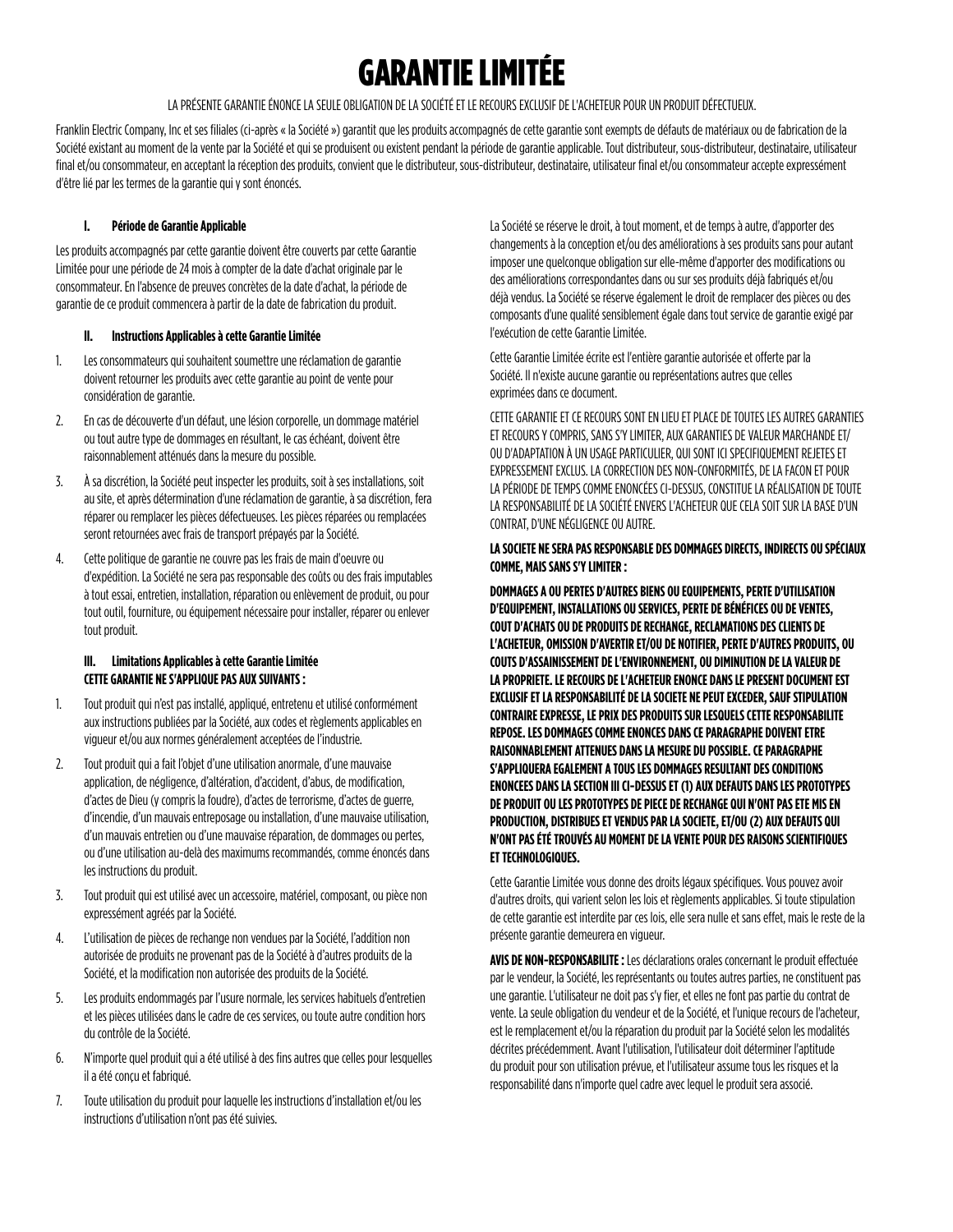# GARANTÍA LIMITADA

ESTA GARANTÍA ESTIPULA LA ÚNICA OBLIGACIÓN DE LA COMPAÑÍA Y EL ÚNICO RECURSO QUE TENDRÁ EL COMPRADOR ANTE UN PRODUCTO DEFECTUOSO.

Franklin Electric Company, Inc y sus subsidiarias (en adelante "la Compañía") garantizan que los productos que están acompañados por esta garantía se encuentran libres de defectos de material o mano de obra de la Compañía que existan al momento de la venta por parte de la Compañía y que ocurran o aparezcan dentro del período de validez de la garantía. Cualquier distribuidor, subdistribuidor, receptor, usuario final o consumidor acuerdan que al aceptar el recibo del producto, el distribuidor, subdistribuidor, receptor, usuario final y/o consumidor implícitamente aceptan que están obligados a los términos de la garantía que aquí se establecen.

#### **I. Período de Garantía Aplicable**

Los productos que están acompañados por esta garantía serán cubiertos por esta Garantía Limitada por un período de 24 meses desde la fecha original de compra por parte del consumidor. Ante la falta de pruebas adecuadas respecto de la fecha de compra, el período de garantía de este producto entrará en vigencia a partir de su fecha de fabricación.

#### **II. Instrucciones Aplicables a esta Garantía Limitada**

- 1. Los consumidores que deseen presentar un reclamo de garantía deberán devolver los productos acompañados por esta garantía al punto de compra para consideración de la garantía.
- 2. Ante el descubrimiento de un defecto, cualquier lesión personal, daño a la propiedad o cualquier otro tipo de daño que resulte, si aplica, será razonablemente mitigado hasta donde sea posible.
- 3. A su criterio, la Compañía puede inspeccionar los productos ya sea en sus instalaciones o en el campo, y luego de la determinación del reclamo de garantía, según dictamine, reparará o cambiará las piezas defectuosas. Las piezas que fueron reparadas o cambiadas serán devueltas por medio de un flete prepago por parte de la Compañía.
- 4. Esta garantía no cubre ningún cargo por mano de obra o transporte. La Compañía no se responsabilizará por ningún costo o cargo que esté relacionado a cualquier prueba del producto, su mantenimiento, instalación, reparación o remoción, o de cualquier herramienta, suministro o equipo que sea necesario para, instalar, reparar o remover algún producto

#### **III. Limitaciones aplicables a esta Garantía Limitada ESTA GARANTÍA NO APLICA A NINGUNO DE LOS SIGUIENTES CASOS:**

- 1. Cualquier producto que no se instale, aplique, mantenga y utilice según las instrucciones publicadas de la Compañía, códigos aplicables, ordenanzas aplicables y/o estándares industriales generalmente aceptados.
- 2. Cualquier producto que haya sufrido uso indebido, mala aplicación, descuido, alteración, accidente, abuso, modificación, actos de Dios (rayos incluidos), actos de terrorismo, actos de guerra, incendios, almacenamiento e instalación inadecuados, uso inadecuado, mantenimiento o reparación inadecuados, daño o siniestro, en exceso de las máximas recomendadas que se establecen en las instrucciones del producto.
- 3. Cualquier producto que sea operado con cualquier accesorio, equipo, componente, o pieza que no esté específicamente aprobado por la Compañía.
- 4. El uso de piezas de repuesto que no sean vendidas por la Compañía, la adición no autorizada de productos que no sean de la Compañía a productos de la Compañía, y la alteración no autorizada de productos de la Compañía.
- 5. Los productos dañados por el desgaste normal, mantenimiento normal y las piezas utilizadas en conexión con dicho servicio o cualquier otra condición más allá del control de la Compañía.
- 6. Cualquier producto que haya sido utilizado para otros propósitos más allá de aquellos para los cuales fue diseñado y fabricado.
- 7. Cualquier uso del producto en el cual las instrucciones de instalación y/o las instrucciones para el uso no hayan sido seguidas.

La Compañía se reserva el derecho de en cualquier momento, y ocasionalmente, introducir cambios en el diseño y/o mejoras en sus productos sin que esto imponga ninguna obligación de introducir los cambios o mejoras correspondientes en los productos ya fabricados y/o previamente vendidos. La Compañía se reserva además el derecho de sustituir piezas o componentes de calidad equivalente en cualquier servicio de garantía requerido por operación de esta Garantía Limitada. Esta Garantía Limitada escrita es la totalidad de la garantía autorizada y ofrecida por la Compañía. No existen garantías y representaciones más allá de aquellas expresadas en este documento

ESTA GARANTÍA Y RECURSO ESTÁN POR ENCIMA DE TODAS LAS OTRAS GARANTÍAS Y RECURSOS QUE SE INCLUYEN SIN LIMITACIÓN, GARANTÍAS DE MERCANTIBILIDAD Y/O ADECUACIÓN PARA UNA FINALIDAD ESPECÍFICA, QUE SON AQUÍ EXPLÍCITAMENTE NEGADAS Y EXPRESAMENTE EXCLUIDAS. LA CORRECCIÓN DE DISCONFORMIDAD, DE LA MANERA Y EN EL PERÍODO DE TIEMPO ESTABLECIDOS ANTERIORMENTE, CONSTITUIRÁ EL CUMPLIMIENTO DE TODA LA RESPONSABILIDAD DE LA COMPAÑÍA CON EL COMPRADOR YA SEA BASADO EN EL CONTRATO, NEGLIGENCIA O DE OTRO MODO

#### **LA COMPAÑÍA NO SERÁ RESPONSABLE POR LOS DAÑOS ACCIDENTALES, CONSECUENTES O ESPECIALES TALES COMO, PERO NO LIMITADOS A:**

**DAÑOS A O PÉRDIDA DE OTRA PROPIEDAD O EQUIPO, PÉRDIDAS DE USO DEL EQUIPO, PRESTACIÓN O SERVICIO, PÉRDIDA DE GANANCIA O VENTAS, COSTO DE COMPRAS O REMPLAZO DE BIENES, RECLAMOS DE CLIENTES DEL COMPRADOR, FALLA PARA ADVERTIR Y/O INSTRUIR, PÉRDIDA DE OTROS PRODUCTOS, COSTOS DE REMEDIACIÓN AMBIENTAL O DISMINUCIÓN EN EL VALOR DE LA PROPIEDAD. LOS RECURSOS DEL COMPRADOR AQUÍ ESTABLECIDOS SON EXCLUSIVOS, Y LA RESPONSABILIDAD DE LA COMPAÑÍA NO DEBE, "COMO EXPRESAMENTE CONSTAN AQUÍ, EXCEDER EL PRECIO DEL PRODUCTO EN EL QUE DICHA RESPONSABILIDAD SE BASA. LOS DAÑOS QUE SE ESTABLECEN EN ESTE PÁRRAFO SERÁN RAZONABLEMENTE MITIGADOS HASTA DONDE SEA POSIBLE. ESTE PÁRRAFO DEBE TAMBIÉN APLICARSE A TODOS LOS DAÑOS QUE RESULTEN DE LAS CONDICIONES ESTABLECIDAS ANTERIORMENTE EN LA SECCIÓN III Y (1) DEFECTOS EN PROTOTIPOS DE PRODUCTOS O PROTOTIPOS DE PIEZAS DE REPUESTO QUE NO HAYAN SIDO PRODUCIDAS, PUESTAS EN CIRCULACIÓN O VENDIDAS POR LA COMPAÑÍA, Y/O (2) DEFECTOS QUE NO FUERON ENCONTRADOS AL MOMENTO DE LA VENTA DEBIDO A RAZONES CIENTÍFICAS O TECNOLÓGICAS.**

Esta Garantía Limitada le otorga derechos legales específicos. También pueden existir otros derechos que pueden variar según las leyes y regulaciones aplicables. Cuando cualquiera de los términos de esta garantía esté prohibido por dichas leyes, deben considerarse nulos e inválidos, pero el resto de esta garantía continuará con plena vigencia y efecto.

**DESCARGO DE RESPONSABILIDAD:** Cualquier declaración oral sobre el producto hecha por el vendedor, la Compañía, los representantes o cualquier otra parte, no constituye garantías, no deberá ser considerada válida por el usuario y no son parte del contrato de venta. La única obligación del vendedor y la Compañía, y el único recurso del comprador, serán el remplazo o la reparación del producto por parte de la Compañía como fue descrito anteriormente. Antes de su uso, el usuario deberá determinar si el producto es adecuado para el uso que se le intenta dar, y el usuario asume todo el riesgo y la responsabilidad cualesquiera que fueren en conexión con el mismo.